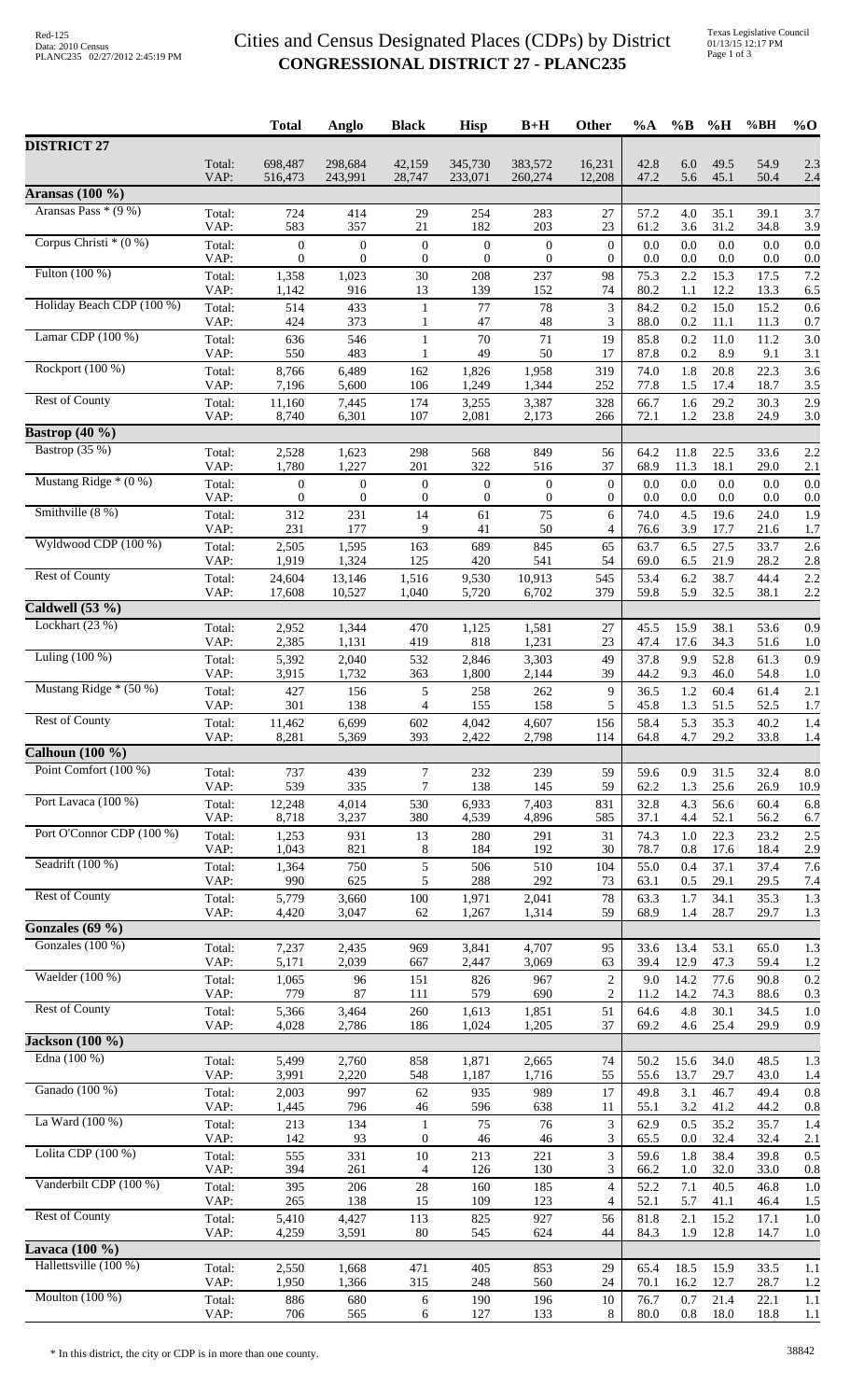## Cities and Census Designated Places (CDPs) by District **CONGRESSIONAL DISTRICT 27 - PLANC235**

|                                                   |                | <b>Total</b>                       | Anglo                          | <b>Black</b>                         | <b>Hisp</b>                        | $B+H$                                | Other                              | %A             | $\%B$          | %H              | %BH             | $%$ <sup>O</sup> |
|---------------------------------------------------|----------------|------------------------------------|--------------------------------|--------------------------------------|------------------------------------|--------------------------------------|------------------------------------|----------------|----------------|-----------------|-----------------|------------------|
| <b>DISTRICT 27</b>                                |                |                                    |                                |                                      |                                    |                                      |                                    |                |                |                 |                 |                  |
| Lavaca $(100\%$                                   |                |                                    |                                |                                      |                                    |                                      |                                    |                |                |                 |                 |                  |
| Shiner (100 %)                                    | Total:<br>VAP: | 2,069<br>1,546                     | 1,685<br>1,299                 | 220<br>144                           | 156<br>89                          | 361<br>230                           | 23<br>17                           | 81.4<br>84.0   | 10.6<br>9.3    | 7.5<br>5.8      | 17.4<br>14.9    | 1.1<br>1.1       |
| Yoakum (63 %)                                     | Total:         | 3,677                              | 1,749                          | 399                                  | 1,532                              | 1,891                                | 37                                 | 47.6           | 10.9           | 41.7            | 51.4            | 1.0              |
|                                                   | VAP:           | 2,613                              | 1,436                          | 246                                  | 923                                | 1,154                                | 23                                 | 55.0           | 9.4            | 35.3            | 44.2            | 0.9              |
| <b>Rest of County</b>                             | Total:<br>VAP: | 10,081<br>8,000                    | 8,892<br>7,200                 | 320<br>228                           | 794<br>512                         | 1,097<br>734                         | 92<br>66                           | 88.2<br>90.0   | 3.2<br>2.9     | 7.9<br>6.4      | 10.9<br>9.2     | 0.9<br>0.8       |
| Matagorda (100 %)                                 |                |                                    |                                |                                      |                                    |                                      |                                    |                |                |                 |                 |                  |
| Bay City (100 %)                                  | Total:         | 17,614                             | 6,891                          | 2,940                                | 7,639                              | 10,450                               | 273                                | 39.1           | 16.7           | 43.4            | 59.3            | 1.5              |
|                                                   | VAP:           | 12,705                             | 5,572                          | 2,066                                | 4,902                              | 6,917                                | 216                                | 43.9           | 16.3           | 38.6            | 54.4            | 1.7              |
| Blessing CDP (100 %)                              | Total:<br>VAP: | 927<br>637                         | 375<br>292                     | 29<br>19                             | 520<br>323                         | 546<br>341                           | 6<br>$\overline{4}$                | 40.5<br>45.8   | 3.1<br>3.0     | 56.1<br>50.7    | 58.9<br>53.5    | 0.6<br>0.6       |
| Markham CDP (100 %)                               | Total:         | 1,082                              | 548                            | 140                                  | 378                                | 517                                  | 17                                 | 50.6           | 12.9           | 34.9            | 47.8            | 1.6              |
| Matagorda CDP (100 %)                             | VAP:           | 817                                | 446                            | 94                                   | 261                                | 355                                  | 16                                 | 54.6           | 11.5           | 31.9            | 43.5            | 2.0              |
|                                                   | Total:<br>VAP: | 503<br>432                         | 426<br>376                     | 6<br>6                               | 65<br>44                           | 70<br>49                             | $\boldsymbol{7}$<br>7              | 84.7<br>87.0   | 1.2<br>1.4     | 12.9<br>10.2    | 13.9<br>11.3    | 1.4<br>1.6       |
| Palacios $(100\%)$                                | Total:         | 4,718                              | 1,200                          | 250                                  | 2,848                              | 3,047                                | 471                                | 25.4           | 5.3            | 60.4            | 64.6            | 10.0             |
| Van Vleck CDP (100 %)                             | VAP:<br>Total: | 3,277<br>1,844                     | 1,018<br>1,029                 | 149<br>248                           | 1,809<br>554                       | 1,947<br>795                         | 312<br>20                          | 31.1<br>55.8   | 4.5<br>13.4    | 55.2<br>30.0    | 59.4<br>43.1    | 9.5<br>1.1       |
|                                                   | VAP:           | 1,339                              | 785                            | 182                                  | 359                                | 538                                  | 16                                 | 58.6           | 13.6           | 26.8            | 40.2            | 1.2              |
| <b>Rest of County</b>                             | Total:<br>VAP: | 10,014<br>7,824                    | 6,931<br>5,718                 | 818<br>625                           | 2,070<br>1,330                     | 2,866<br>1,946                       | 217<br>160                         | 69.2<br>73.1   | 8.2<br>8.0     | 20.7<br>17.0    | 28.6<br>24.9    | 2.2<br>2.0       |
| <b>Nueces</b> (100 %)                             |                |                                    |                                |                                      |                                    |                                      |                                    |                |                |                 |                 |                  |
| Agua Dulce (100 %)                                | Total:         | 812                                | 177                            | 17                                   | 608                                | 622                                  | 13                                 | 21.8           | 2.1            | 74.9            | 76.6            | 1.6              |
|                                                   | VAP:           | 550                                | 137                            | 6                                    | 399                                | 405                                  | 8                                  | 24.9           | 1.1            | 72.5            | 73.6            | 1.5              |
| Aransas Pass $*(0\%)$                             | Total:<br>VAP: | 14<br>14                           | 14<br>14                       | $\boldsymbol{0}$<br>$\boldsymbol{0}$ | $\mathbf{0}$<br>$\boldsymbol{0}$   | $\boldsymbol{0}$<br>$\boldsymbol{0}$ | $\boldsymbol{0}$<br>0              | 100.0<br>100.0 | 0.0<br>0.0     | 0.0<br>0.0      | 0.0<br>0.0      | 0.0<br>0.0       |
| Banquete CDP (100 %)                              | Total:         | 726                                | 48                             | $\boldsymbol{0}$                     | 673                                | 673                                  | 5                                  | 6.6            | 0.0            | 92.7            | 92.7            | 0.7              |
|                                                   | VAP:           | 519                                | 42                             | $\boldsymbol{0}$                     | 475                                | 475                                  | $\overline{c}$                     | 8.1            | 0.0            | 91.5            | 91.5            | 0.4              |
| Bishop (100 %)                                    | Total:<br>VAP: | 3,134<br>2,279                     | 964<br>791                     | 50<br>26                             | 2,115<br>1,454                     | 2,144<br>1,469                       | 26<br>19                           | 30.8<br>34.7   | 1.6<br>1.1     | 67.5<br>63.8    | 68.4<br>64.5    | 0.8<br>0.8       |
| Corpus Christi * (100 %)                          | Total:         | 305,215                            | 101,593                        | 14,997                               | 182,181                            | 195,061                              | 8,561                              | 33.3           | 4.9            | 59.7            | 63.9            | 2.8              |
| Driscoll $(100\%)$<br>Ingleside $*(0\%)$          | VAP:           | 226,398                            | 84,133                         | 10,183                               | 126,280                            | 135,687                              | 6,578                              | 37.2           | 4.5            | 55.8            | 59.9            | 2.9              |
|                                                   | Total:<br>VAP: | 739<br>505                         | 113<br>89                      | 5<br>1                               | 617<br>411                         | 622<br>412                           | 4<br>4                             | 15.3<br>17.6   | 0.7<br>0.2     | 83.5<br>81.4    | 84.2<br>81.6    | 0.5<br>0.8       |
|                                                   | Total:         | $\boldsymbol{0}$                   | $\boldsymbol{0}$               | $\boldsymbol{0}$                     | $\boldsymbol{0}$                   | $\boldsymbol{0}$                     | $\overline{0}$                     | 0.0            | 0.0            | 0.0             | 0.0             | 0.0              |
| La Paloma-Lost Creek CDP (100 Total:              | VAP:           | $\boldsymbol{0}$<br>408            | $\mathbf{0}$<br>105            | $\boldsymbol{0}$<br>$\mathbf{0}$     | $\boldsymbol{0}$<br>301            | $\overline{0}$<br>301                | $\boldsymbol{0}$<br>$\overline{2}$ | 0.0<br>25.7    | 0.0<br>0.0     | $0.0\,$<br>73.8 | $0.0\,$<br>73.8 | 0.0<br>0.5       |
| $%$ )                                             |                |                                    |                                |                                      |                                    |                                      |                                    |                |                |                 |                 |                  |
| North San Pedro CDP (100 %)                       | VAP:<br>Total: | 276<br>895                         | 86<br>13                       | $\boldsymbol{0}$<br>$\overline{0}$   | 188<br>880                         | 188<br>880                           | $\overline{c}$<br>$\overline{c}$   | 31.2<br>1.5    | 0.0<br>0.0     | 68.1<br>98.3    | 68.1<br>98.3    | 0.7<br>0.2       |
|                                                   | VAP:           | 618                                | 12                             | $\boldsymbol{0}$                     | 604                                | 604                                  | $\overline{c}$                     | 1.9            | 0.0            | 97.7            | 97.7            | 0.3              |
| Petronila (100 %)                                 | Total:         | 113<br>80                          | 44<br>30                       | $\mathbf{1}$                         | 67                                 | 68<br>49                             | $\mathbf{1}$                       | 38.9           | 0.9            | 59.3<br>60.0    | 60.2            | 0.9              |
| Port Aransas (100 %)                              | VAP:<br>Total: | 3,480                              | 3,084                          | 1<br>18                              | 48<br>268                          | 282                                  | 1<br>114                           | 37.5<br>88.6   | 1.3<br>0.5     | 7.7             | 61.3<br>8.1     | 1.3<br>3.3       |
|                                                   | VAP:           | 2,909                              | 2,625                          | 10                                   | 187                                | 194                                  | 90                                 | 90.2           | 0.3            | 6.4             | 6.7             | 3.1              |
| Portland $*(0\%)$                                 | Total:<br>VAP: | $\boldsymbol{0}$<br>$\overline{0}$ | $\mathbf{0}$<br>$\overline{0}$ | $\mathbf{0}$<br>$\boldsymbol{0}$     | $\boldsymbol{0}$<br>$\overline{0}$ | $\boldsymbol{0}$<br>$\mathbf{0}$     | $\mathbf{0}$<br>$\overline{0}$     | 0.0<br>0.0     | 0.0<br>0.0     | 0.0<br>0.0      | 0.0<br>0.0      | 0.0<br>0.0       |
| Rancho Banquete CDP (100 %)                       | Total:         | 424                                | 22                             | 9                                    | 398                                | 400                                  | $\overline{c}$                     | 5.2            | 2.1            | 93.9            | 94.3            | 0.5              |
|                                                   | VAP:           | 303                                | 16                             | 4                                    | 285                                | 286                                  | 1                                  | 5.3            | 1.3            | 94.1            | 94.4            | 0.3              |
| Robstown (100 %)                                  | Total:<br>VAP: | 11,487<br>8,115                    | 568<br>451                     | 214<br>119                           | 10,752<br>7,540                    | 10,885<br>7,635                      | 34<br>29                           | 4.9<br>5.6     | 1.9<br>1.5     | 93.6<br>92.9    | 94.8<br>94.1    | 0.3<br>0.4       |
| Sandy Hollow-Escondidas CDP                       | Total:         | 296                                | 114                            | 6                                    | 176                                | 181                                  | 1                                  | 38.5           | $2.0\,$        | 59.5            | 61.1            | 0.3              |
| $(100\%)$                                         | VAP:           | 229                                | 98                             | 5                                    | 126                                | 130                                  | 1                                  | 42.8           | 2.2            | 55.0            | 56.8            | 0.4              |
| Spring Gardens CDP (100 %)                        | Total:         | 563                                | 16                             | $\overline{c}$                       | 544                                | 544                                  | 3                                  | 2.8            | 0.4            | 96.6            | 96.6            | 0.5              |
| Tierra Grande CDP (100 %)                         | VAP:<br>Total: | 368<br>403                         | 9<br>63                        | 2<br>$\,8\,$                         | 356<br>332                         | 356<br>339                           | 3<br>1                             | 2.4<br>15.6    | 0.5<br>2.0     | 96.7<br>82.4    | 96.7<br>84.1    | 0.8<br>0.2       |
|                                                   | VAP:           | 275                                | 55                             | 3                                    | 216                                | 219                                  | 1                                  | 20.0           | 1.1            | 78.5            | 79.6            | 0.4              |
| Tierra Verde CDP (100 %)<br><b>Rest of County</b> | Total:<br>VAP: | 277<br>179                         | 12<br>8                        | 1<br>$\boldsymbol{0}$                | 264<br>171                         | 265<br>171                           | 0<br>$\overline{0}$                | 4.3<br>4.5     | 0.4<br>0.0     | 95.3<br>95.5    | 95.7<br>95.5    | 0.0<br>0.0       |
|                                                   | Total:         | 11,237                             | 4,920                          | 136                                  | 6,117                              | 6,205                                | 112                                | 43.8           | 1.2            | 54.4            | 55.2            | 1.0              |
|                                                   | VAP:           | 8,351                              | 3,951                          | 87                                   | 4,255                              | 4,316                                | 84                                 | 47.3           | $1.0\,$        | 51.0            | 51.7            | 1.0              |
| <b>Refugio</b> (100 %)                            |                |                                    |                                |                                      |                                    |                                      |                                    |                |                |                 |                 |                  |
| Austwell (100 %)                                  | Total:<br>VAP: | 147<br>131                         | $80\,$<br>$73\,$               | $\boldsymbol{0}$<br>$\boldsymbol{0}$ | 66<br>57                           | 66<br>57                             | 1<br>1                             | 54.4<br>55.7   | 0.0<br>$0.0\,$ | 44.9<br>43.5    | 44.9<br>43.5    | 0.7<br>0.8       |
| Bayside (100 %)                                   | Total:         | 325                                | 223                            | 5                                    | 90                                 | 92                                   | 10                                 | 68.6           | 1.5            | 27.7            | 28.3            | 3.1              |
|                                                   | VAP:           | 258                                | 190                            | $\overline{c}$                       | 59                                 | 61                                   | 7                                  | 73.6           | 0.8            | 22.9            | 23.6            | 2.7              |
| Refugio $(100\%)$                                 | Total:<br>VAP: | 2,890<br>2,131                     | 1,031<br>848                   | 359<br>246                           | 1,500<br>1,022                     | 1,833<br>1,263                       | 26<br>20                           | 35.7<br>39.8   | 12.4<br>11.5   | 51.9<br>48.0    | 63.4<br>59.3    | 0.9<br>0.9       |
| Tivoli CDP (100 %)                                | Total:         | 479                                | 93                             | 10                                   | 374                                | 380                                  | 6                                  | 19.4           | 2.1            | 78.1            | 79.3            | 1.3              |
| Woodsboro (100 %)                                 | VAP:           | 362                                | 82                             | 9                                    | 271                                | 277                                  | 3                                  | 22.7           | 2.5            | 74.9            | 76.5            | 0.8              |
|                                                   | Total:<br>VAP: | 1,512<br>1,112                     | 618<br>476                     | $90\,$<br>59                         | 808<br>577                         | 885<br>630                           | 9<br>6                             | 40.9<br>42.8   | 6.0<br>5.3     | 53.4<br>51.9    | 58.5<br>56.7    | 0.6<br>0.5       |